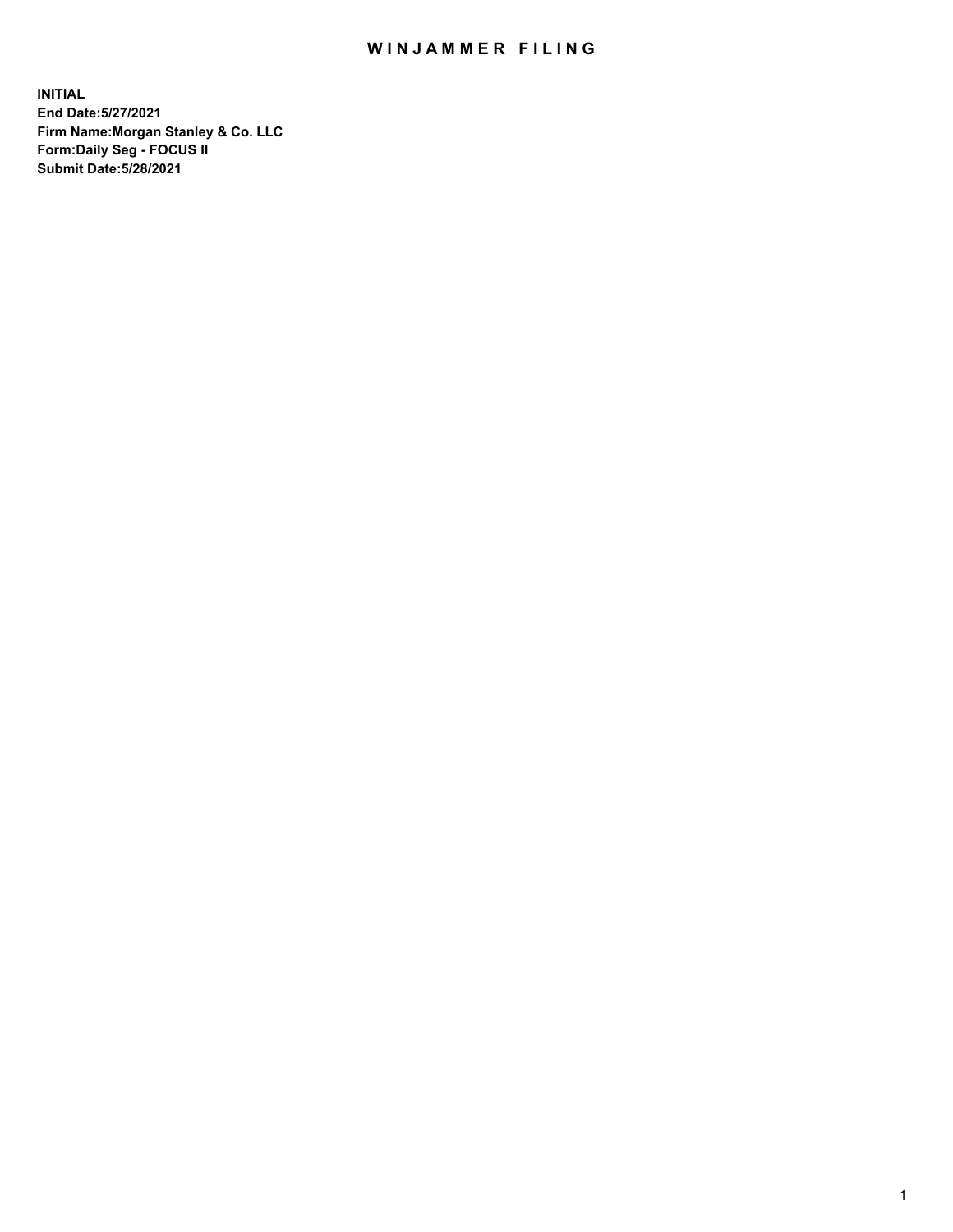**INITIAL End Date:5/27/2021 Firm Name:Morgan Stanley & Co. LLC Form:Daily Seg - FOCUS II Submit Date:5/28/2021 Daily Segregation - Cover Page**

| Name of Company                                                                                                                                                                                                                                                                                                                | <b>Morgan Stanley &amp; Co. LLC</b>                         |
|--------------------------------------------------------------------------------------------------------------------------------------------------------------------------------------------------------------------------------------------------------------------------------------------------------------------------------|-------------------------------------------------------------|
| <b>Contact Name</b>                                                                                                                                                                                                                                                                                                            | <b>Ikram Shah</b>                                           |
| <b>Contact Phone Number</b>                                                                                                                                                                                                                                                                                                    | 212-276-0963                                                |
| <b>Contact Email Address</b>                                                                                                                                                                                                                                                                                                   | Ikram.shah@morganstanley.com                                |
| FCM's Customer Segregated Funds Residual Interest Target (choose one):<br>a. Minimum dollar amount: ; or<br>b. Minimum percentage of customer segregated funds required:% ; or<br>c. Dollar amount range between: and; or<br>d. Percentage range of customer segregated funds required between:% and%.                         | 235,000,000<br><u>0</u><br>0 <sub>0</sub><br>0 <sub>0</sub> |
| FCM's Customer Secured Amount Funds Residual Interest Target (choose one):<br>a. Minimum dollar amount: ; or<br>b. Minimum percentage of customer secured funds required:%; or<br>c. Dollar amount range between: and; or<br>d. Percentage range of customer secured funds required between:% and%.                            | 140,000,000<br><u>0</u><br>0 <sub>0</sub><br>0 <sub>0</sub> |
| FCM's Cleared Swaps Customer Collateral Residual Interest Target (choose one):<br>a. Minimum dollar amount: ; or<br>b. Minimum percentage of cleared swaps customer collateral required:% ; or<br>c. Dollar amount range between: and; or<br>d. Percentage range of cleared swaps customer collateral required between:% and%. | 92,000,000<br><u>0</u><br><u>00</u><br>00                   |

Attach supporting documents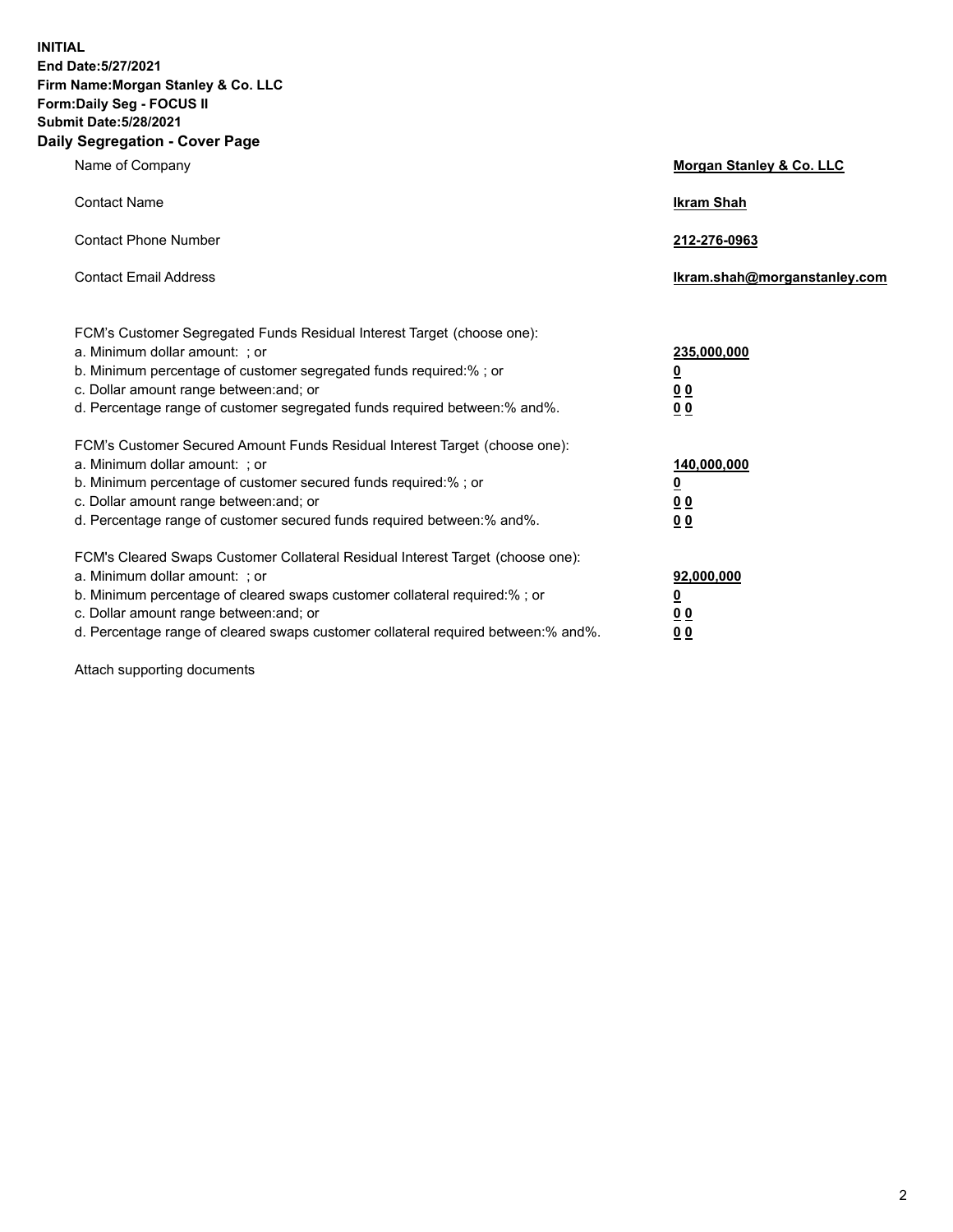## **INITIAL End Date:5/27/2021 Firm Name:Morgan Stanley & Co. LLC Form:Daily Seg - FOCUS II Submit Date:5/28/2021**

## **Daily Segregation - Secured Amounts**

Foreign Futures and Foreign Options Secured Amounts Amount required to be set aside pursuant to law, rule or regulation of a foreign government or a rule of a self-regulatory organization authorized thereunder **0** [7305] 1. Net ledger balance - Foreign Futures and Foreign Option Trading - All Customers A. Cash **4,743,563,895** [7315] B. Securities (at market) **2,147,732,184** [7317] 2. Net unrealized profit (loss) in open futures contracts traded on a foreign board of trade **943,403,128** [7325] 3. Exchange traded options a. Market value of open option contracts purchased on a foreign board of trade **36,937,148** [7335] b. Market value of open contracts granted (sold) on a foreign board of trade **-30,239,845** [7337] 4. Net equity (deficit) (add lines 1. 2. and 3.) **7,841,396,510** [7345] 5. Account liquidating to a deficit and account with a debit balances - gross amount **20,896,348** [7351] Less: amount offset by customer owned securities **-19,899,469** [7352] **996,879** [7354] 6. Amount required to be set aside as the secured amount - Net Liquidating Equity Method (add lines 4 and 5) **7,842,393,389** [7355] 7. Greater of amount required to be set aside pursuant to foreign jurisdiction (above) or line 6. **7,842,393,389** [7360] FUNDS DEPOSITED IN SEPARATE REGULATION 30.7 ACCOUNTS 1. Cash in banks A. Banks located in the United States **565,699,138** [7500] B. Other banks qualified under Regulation 30.7 **547,112,857** [7520] **1,112,811,995** [7530] 2. Securities A. In safekeeping with banks located in the United States **555,291,369** [7540] B. In safekeeping with other banks qualified under Regulation 30.7 **45,155,897** [7560] **600,447,266** [7570] 3. Equities with registered futures commission merchants A. Cash **16,236,990** [7580] B. Securities **0** [7590] C. Unrealized gain (loss) on open futures contracts **5,217,523** [7600] D. Value of long option contracts **0** [7610] E. Value of short option contracts **0** [7615] **21,454,513** [7620] 4. Amounts held by clearing organizations of foreign boards of trade A. Cash **0** [7640] B. Securities **0** [7650] C. Amount due to (from) clearing organization - daily variation **0** [7660] D. Value of long option contracts **0** [7670] E. Value of short option contracts **0** [7675] **0** [7680] 5. Amounts held by members of foreign boards of trade A. Cash **3,838,093,060** [7700] B. Securities **1,547,284,918** [7710] C. Unrealized gain (loss) on open futures contracts **938,185,605** [7720] D. Value of long option contracts **36,937,148** [7730] E. Value of short option contracts **-30,239,845** [7735] **6,330,260,886** [7740] 6. Amounts with other depositories designated by a foreign board of trade **0** [7760] 7. Segregated funds on hand **0** [7765] 8. Total funds in separate section 30.7 accounts **8,064,974,660** [7770] 9. Excess (deficiency) Set Aside for Secured Amount (subtract line 7 Secured Statement Page 1 from Line 8) **222,581,271** [7380]

- 10. Management Target Amount for Excess funds in separate section 30.7 accounts **140,000,000** [7780]
- 11. Excess (deficiency) funds in separate 30.7 accounts over (under) Management Target **82,581,271** [7785]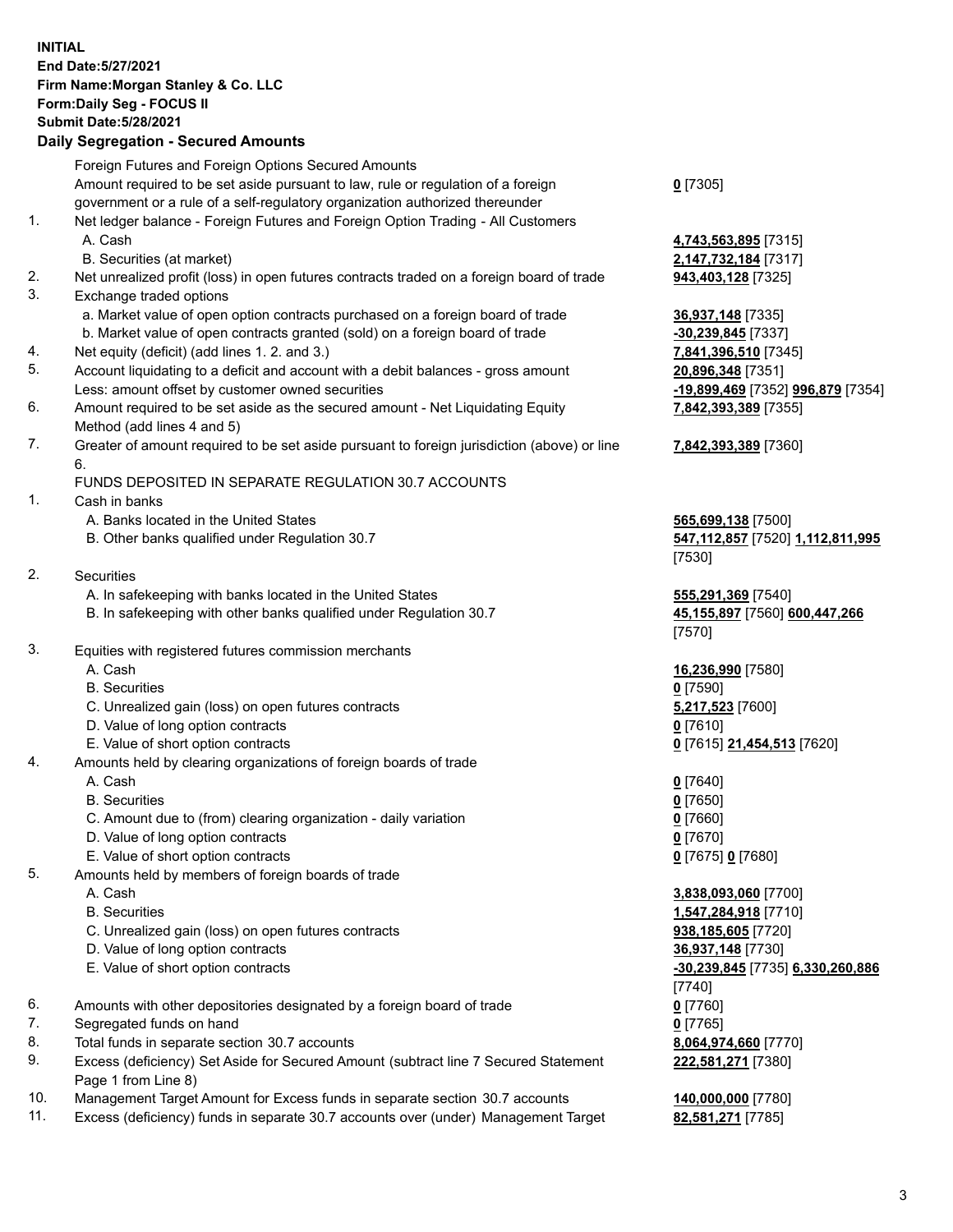**INITIAL End Date:5/27/2021 Firm Name:Morgan Stanley & Co. LLC Form:Daily Seg - FOCUS II Submit Date:5/28/2021 Daily Segregation - Segregation Statement** SEGREGATION REQUIREMENTS(Section 4d(2) of the CEAct) 1. Net ledger balance A. Cash **12,902,757,250** [7010] B. Securities (at market) **8,188,696,584** [7020] 2. Net unrealized profit (loss) in open futures contracts traded on a contract market **4,635,962,777** [7030] 3. Exchange traded options A. Add market value of open option contracts purchased on a contract market **818,114,047** [7032] B. Deduct market value of open option contracts granted (sold) on a contract market **-402,956,515** [7033] 4. Net equity (deficit) (add lines 1, 2 and 3) **26,142,574,143** [7040] 5. Accounts liquidating to a deficit and accounts with debit balances - gross amount **280,116,899** [7045] Less: amount offset by customer securities **-278,975,965** [7047] **1,140,934** [7050] 6. Amount required to be segregated (add lines 4 and 5) **26,143,715,077** [7060] FUNDS IN SEGREGATED ACCOUNTS 7. Deposited in segregated funds bank accounts A. Cash **3,356,567,262** [7070] B. Securities representing investments of customers' funds (at market) **0** [7080] C. Securities held for particular customers or option customers in lieu of cash (at market) **2,508,101,674** [7090] 8. Margins on deposit with derivatives clearing organizations of contract markets A. Cash **14,476,278,908** [7100] B. Securities representing investments of customers' funds (at market) **0** [7110] C. Securities held for particular customers or option customers in lieu of cash (at market) **5,680,594,910** [7120] 9. Net settlement from (to) derivatives clearing organizations of contract markets **82,198,844** [7130] 10. Exchange traded options A. Value of open long option contracts **818,114,047** [7132] B. Value of open short option contracts **-402,956,515** [7133] 11. Net equities with other FCMs A. Net liquidating equity **12,278,419** [7140] B. Securities representing investments of customers' funds (at market) **0** [7160] C. Securities held for particular customers or option customers in lieu of cash (at market) **0** [7170] 12. Segregated funds on hand **0** [7150] 13. Total amount in segregation (add lines 7 through 12) **26,531,177,549** [7180] 14. Excess (deficiency) funds in segregation (subtract line 6 from line 13) **387,462,472** [7190] 15. Management Target Amount for Excess funds in segregation **235,000,000** [7194]

16. Excess (deficiency) funds in segregation over (under) Management Target Amount Excess

**152,462,472** [7198]